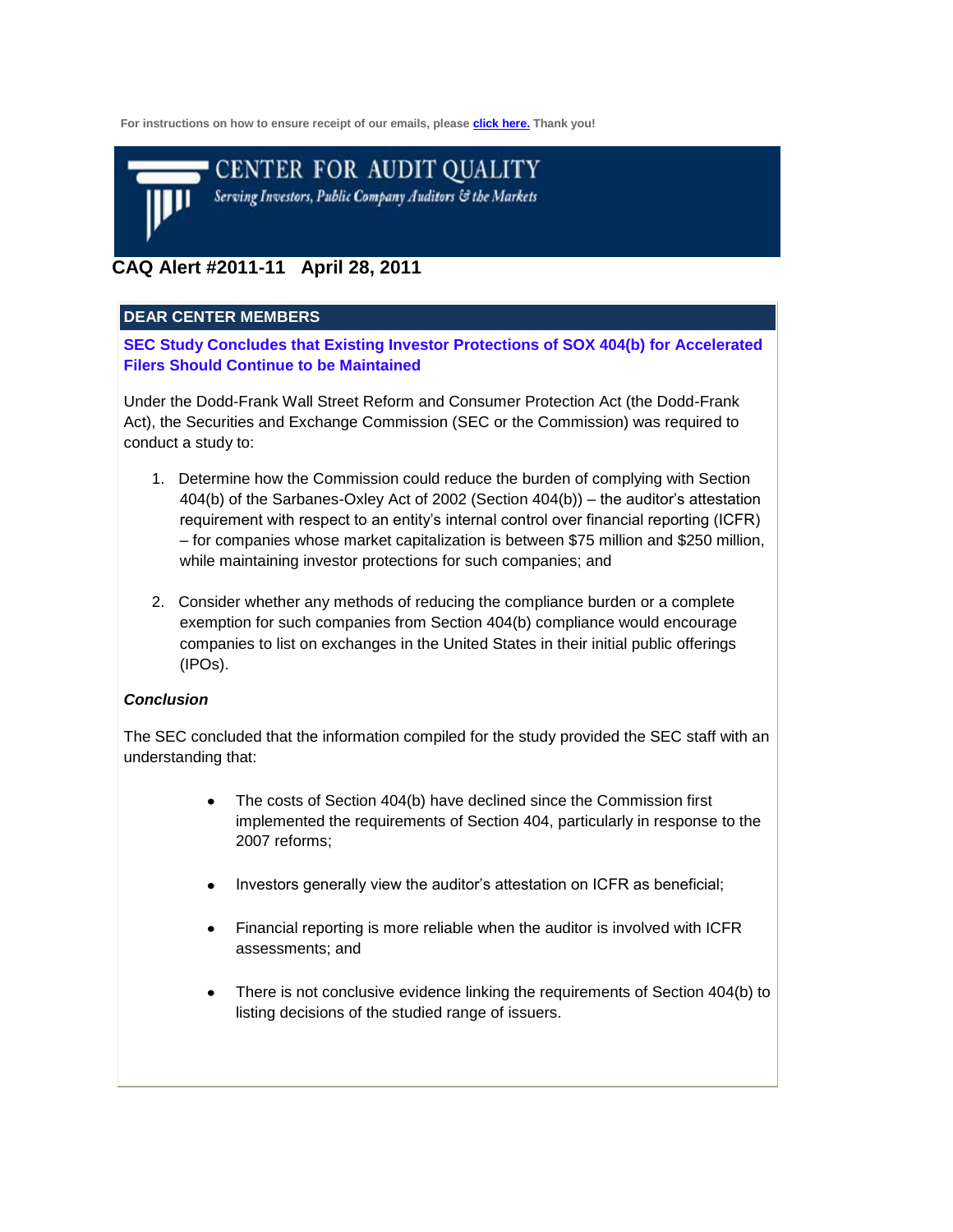### *Recommendations*

The SEC made the following recommendations after considering all the information they gathered from various sources including internal sources:

- 1. Maintain existing investor protections of Section 404(b) for accelerated filers, which have been in place since 2004 for domestic issuers and 2007 for foreign private issuers.
	- The Staff believes that the existing investor protections for accelerated filers to comply with the auditor attestation provisions of Section 404(b) should be maintained (i.e., no new exemptions).
	- There is strong evidence that the auditor's role in auditing the  $\bullet$ effectiveness of ICFR improves the reliability of internal control disclosures and financial reporting overall and is useful to investors.
	- The Staff did not find any specific evidence that potential savings would justify the loss of investor protections and benefits to issuers subject to the study, given the auditor's obligations to perform procedures to evaluate internal controls even when the auditor is not performing an integrated audit.
	- With regard to IPOs, while the research regarding the reasons for listing decisions is inconclusive, the evidence does not suggest that granting an exemption to issuers that would expect to have \$75-\$250 million in public float following an IPO would, by itself, encourage companies in the United States or abroad to list their IPOs in the United States.
- 2. Encourage activities that have potential to further improve both effectiveness and efficiency of Section 404(b) implementation.
	- The Staff recommends that the PCAOB monitor its inspection results and consider publishing observations, beyond the observations previously published in [September 2009,](http://pcaobus.org/Inspections/Documents/09-24_AS5_4010_Report.pdf) on the performance of audits conducted in accordance with [PCAOB Auditing Standard No. 5.](http://pcaobus.org/Standards/Auditing/Pages/Auditing_Standard_5.aspx) These observations could assist auditors in performing top-down, risk based audits of ICFR. These communications could include the lessons that can be learned from internal control deficiencies identified through PCAOB inspections.
	- The Staff is observing [COSO's project](http://www.coso.org/documents/COSOReleaseNov2010.pdf) to review and update its internal control framework, which is the most common framework used by management and the auditor alike in performing assessments of ICFR. The Staff believes that this project can contribute to effective and efficient audits by providing management and auditors with improved internal control guidance that reflects today's operating and regulatory